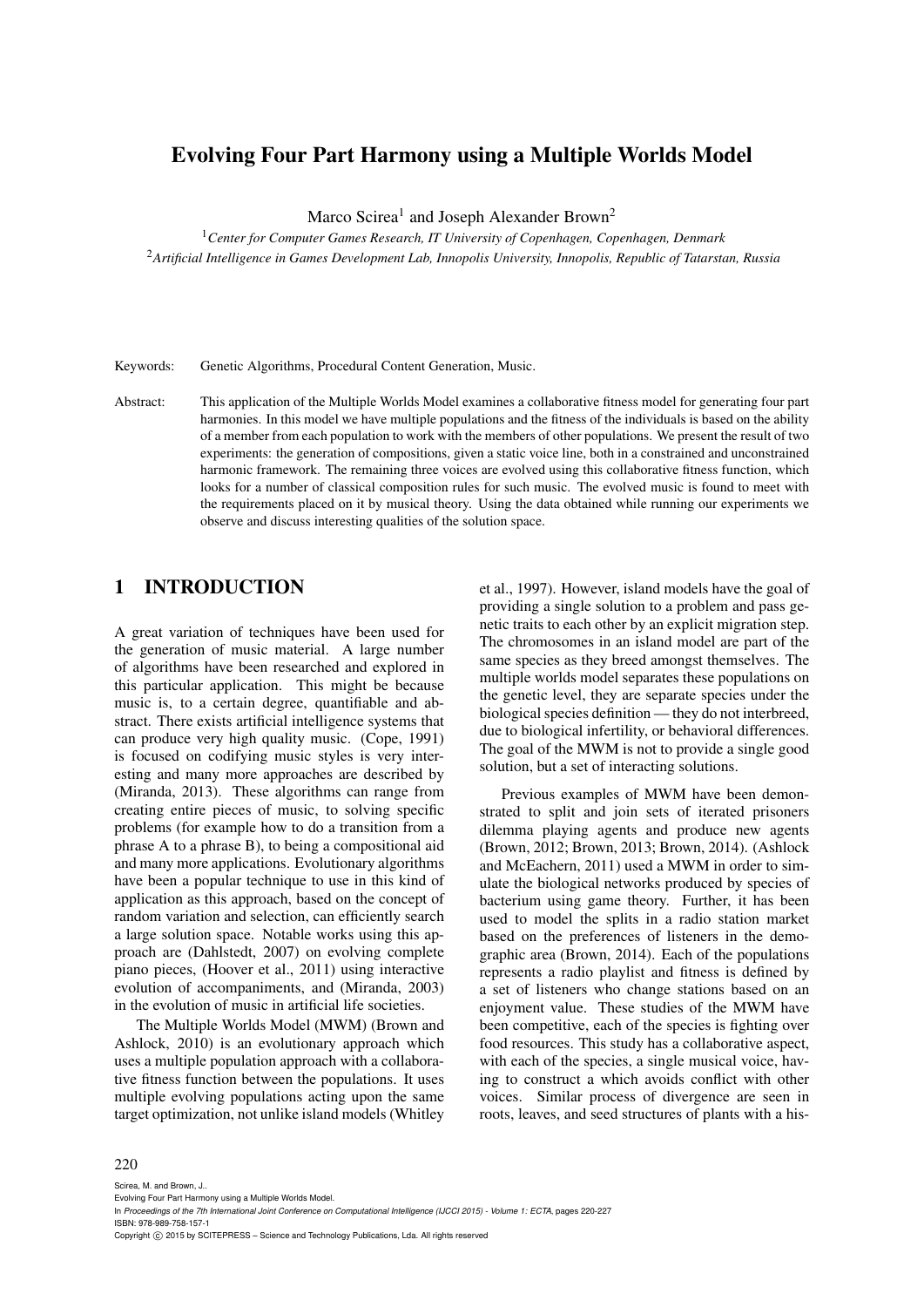tory of coexistence (Tilman and Snell-Rood, 2014).

This process is known as Adaptive radiation. The properties of this species were first fully examined by (Lack, 1947) and were not used by Darwin's examinations due to a number of misclassifications in the species caused by poor record keeping (Sulloway, 1982). Finches were found to have large changes to their phenotypic traits in even short periods of time due to changes in food sources (Grant and Grant, 1979; Grant and Grant, 1982; Grant and Grant, 1983).

Furthermore, behavioural modification can also lead to specialization in food sources through a process of niche partitioning. Hanson in *Feathers* gives an anecdotal account of studying the behaviours of North American bird actions in a forest: "Nuthatches foraged mostly on the trunks, Chickadees dominated the main branches, and Kinglets spend their time flitting about in the side branches" (Hanson, 2011). The MWM aims to use such principles of inter-population competition with intra-population evolution to guide a process of partitioning into models.

The niche effect is intrinsic to MWM. It does not require an explicit calculation of phenotype distance, or a crowding measure, the novel method of fitness evaluation is implicitly making crowding undesirable. It has also been shown to increase the diversity of final solutions of the creation of multiple models (Brown, 2014). This diversity has been seen in studies of mixture vs. monoculture plants in (Zuppinger-Dingley et al., 2014), which examined the results of eight years of experimental growth in Jena, Germany. It showed there was an increased interspecific difference to those plants grown in mixture types compared  $(P < 0.05)$  and intraspecific distance within mixture types on traits was increased  $(P = 0.101)$ . They attribute a difference in relative specific leaf area  $(P = 0.073)$  and height  $(P = 0.074)$  to specialization into a niche. While these findings where marginally significant correlations, the authors claim that these traits are representative of relevant niche dimensions, and that further study is warranted looking at the processes of change. (Tilman and Snell-Rood, 2014) examine this study, and the previous mentioned finch studies, to question if such studies can experimentally demonstrate a divergence of species.

This study examines the application of the adaptive radiation by the MWM on the creation of a four part harmony in which one of the voices is known. The remainder of this paper is organized as follows: Section 2 examines the problem of creating a four part harmony as an evolutionary process, with Section 3 explaining the compositional rules used by the generator. The Multiple World Model of evolutionary algorithm is examined in Section 4, with special attention



Figure 1: Ranges for the four voices used in four-part harmony.

to the collaborative model of fitness. Section 5 describes the experimental setting of the system used to demonstrate the method. The results of these experiments are examined in Section 6. Section 7 gives conclusions sets out further directions for this process.

## 2 FOUR PART HARMONY

Four-part harmony defines the category of music written for four voices (which could be singers or musical instruments) where the four parts produce a note for each chord in the piece. The four voices are generally called *soprano* (or *treble*), *alto* (*contralto* or *countertenor*), *tenor*, and *bass*(Boldrey, 1994). These voices all have some classically defined ranges (see figure 1), the origin of which comes from the limits of human singers: most singers have a vocal range of two octaves (McKinney, 1982), which means that most bass singers won't be able to reach the higher notes of a tenor or of a soprano. Typically the higher voice will perform a melody while the lower three will harmonize it, in our study any melody arising in the higher voice is going to be purely a by-product of evolution, as we do not interfere with its creation. Nonetheless, it's worth noting that this doesn't mean that interesting melodies cannot emerge.

This type of music (also called *chorale*) has slowly evolved from *Gregorian chant*, which was unison choir), becoming predominant in the Renaissance era, where its role as sacred music in Western Europe made it the main type of formally notated music. It has been explored by innumerable artists and later (Baroque and Classical music) accompanied by various types of instrumentation. Examples are Bach's *Mass in B minor*, Mozart's *Mass in C minor*, Haydn's *The Creation* and *The Seasons*. While all these works are thought to be for use in sacred ceremonies, the use of choirs (and chorale) soon after expanded to the concert stage, first examples of this tendency are Berlioz's *Te Deum* and *Requiem*, and Brahms's *Ein deutsches Requiem*.

We chose to explore the usage of evolutionary algorithms in creating this style of compositions as the composition style is commonly used as a teaching ex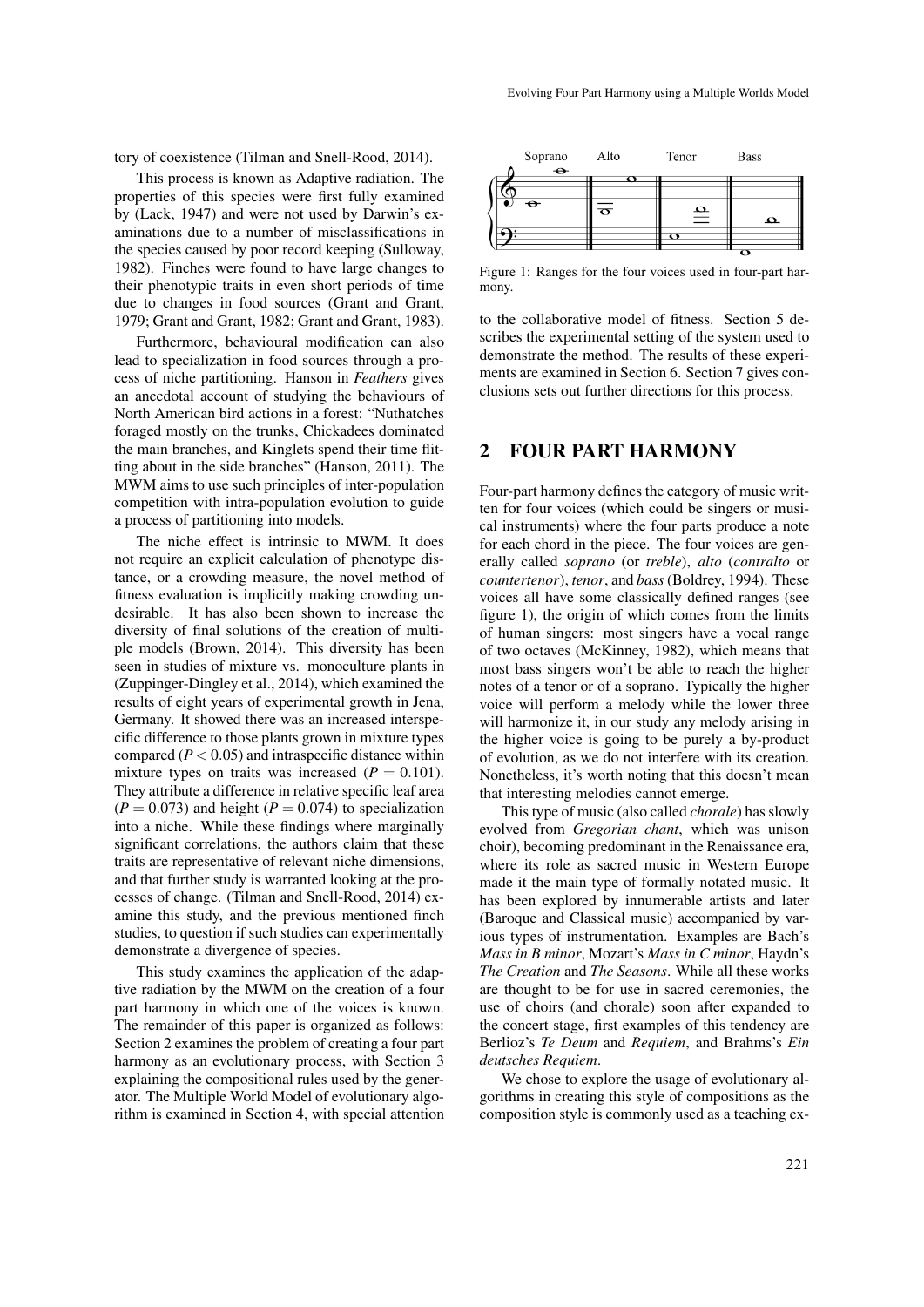ercise for composers to learn to manage and create harmonies (Sessions, 1951). This exercise is particularly effective as the student must control both the horizontal and vertical dimensions of the texture. This strictly limited style of composition also provide us with a good benchmark to test the Multiple Worlds Model in the field of music generation.

We though it was interesting to consider each voice as a single individual, by using this assumption the MWM approach seemed a very interesting way to evolve cooperatively such compositions. These individuals are part of different populations that evolve at the same time, but without exchange of genetic material between them. We expected the populations (initialized randomly) to then achieve speciation, evolving in a way that the individuals from one population would evolve to "work well" with the voices belonging to the other populations.

## 3 SELECTED RULES FOR FOUR PART HARMONY

In this section we describe the rules of four-part harmony composition we decided to apply in this study, these are going to form the fitness function for the evaluation of the evolved individuals (see Section 4.3). We should note how the rules that we chose are just a subset of four-part harmony rules; many of the rules presented in various composition manuals are to be considered "guidelines" for "good" composition, so they can, in particular cases (stylistic, harmonic, or melodic reasons), be ignored (Schoenberg, 1978). The rules we chose consist of the *strongest* rules, the ones that should always, apart from extreme cases, be followed (Sessions, 1951).

- Rule 1: for each beat each of the four voices plays one of the notes of a triad, with only one of the voices doubling a note one of the other voices are playing. This rule prevents usage of alterations, practically limiting the expression of chords to the diatonic triad appropriate for the degree considered (eliminating for example possible diminished chords). This rule would be considered "strong" mostly in a pedagogical context, but for this first study we believed it would be enough to consider the smaller problem space defined by this rule.
- Rule 2: avoid *voice mixing*. By voice mixing we mean the situation where a higher voice plays a note lower in pitch than what a lower voice is playing. For example in the case where the soprano plays a *C*<sup>4</sup> while, at the same time, the alto plays a *D*4. This situation is possible, as the

222

ranges of the voices overlap, but in this type of composition it is not recommended.

Rule 3: no *parallel octaves*. Parallel octaves happen when two voices, which have between each other an interval of an octave, move by parallel motion to two new notes that still create an interval of an octave. This type of motion must be avoided, as it destroys the independence of the voices, by creating the sense of not two voices, but of one voice doubled at the octave.



Rule 4: no *parallel perfect fifths*. Parallel fifths work exactly like the previously described parallel octaves, obviously with intervals of a fifth. In the same way they convey the sense of a single voice doubled and should then be always avoided. A parallel fifth movement can be accepted if it goes from a perfect 5th to a diminished 5th if the notes of the diminished 5th resolve. However, as we already explained, rule 1 prevents the creation of diminished intervals, so we can ignore this exception.



### 4 MULTIPLE WORLDS MODEL

### 4.1 Collaborative Fitness Model

In this study there is a change to the fitness evaluation from previous models, while previous models were looking at a competitive this application is collaborative. It implements the collaborative model of fitness proposed in (Brown, 2014), that each member of a world is scored the same as the world score, rather than the individual being given points only if it captures the modeled point better than the other models. This makes the fitness not just dependant upon a single voice, but on how it interacts with other voices in the model.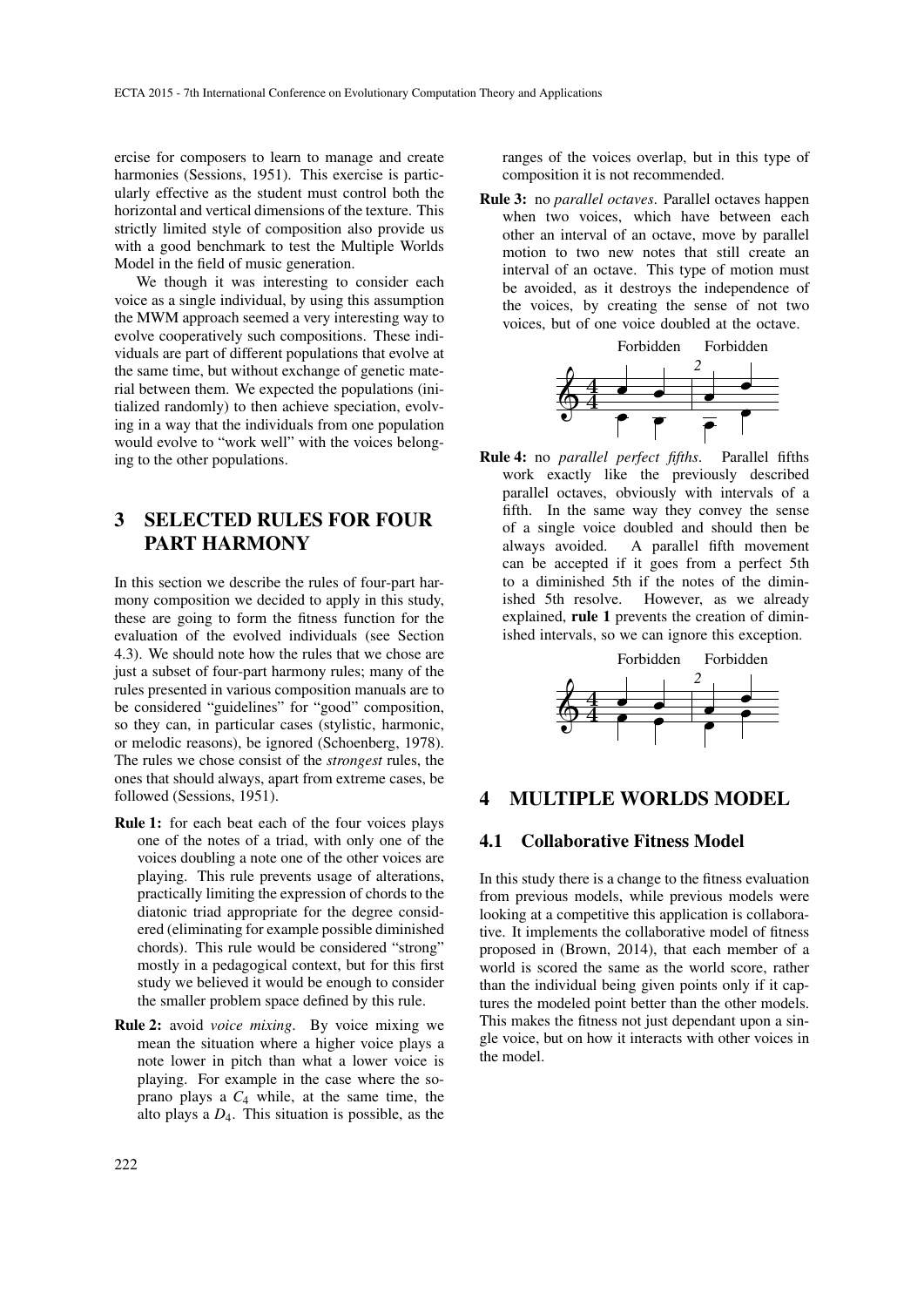

Figure 2: Demonstration (collaborative models) and Pseudocode (competitive and collaborative models) of the Multiple Worlds system.

#### 4.2 Genome Representation

The genome representing an individual (or voice line) is composed of an array of *n* integers, where *n* is the amount of notes of the given bass line or a user defined number if the bass line is left free to evolve with the other voices. These integers represent the amount of semi-tones from the lower note of the voice's range, for example this means that the *soprano*'s genes can go from  $0$  ( $C_4$ ) to 19 ( $A_5$ ).

We can express each note belonging to the range, allowing us to evolve melodies fitting any key, even if the rules we selected (see Section 3) prevent alterations inside a specific key.

#### 4.3 Fitness Evaluation

The rules discussed in Section 3 are implemented as fitness penalties. The evolution aims to minimize the number of violations of this rule set, each with an associated penalty score. A fitness score of zero is an arrangement with no rules violations. Therefore, it is a 'valid' composition.

$$
fitness = \sum_{i=0}^{n} (Double(s_i, a_i, t_i, b_i) + 10 * Mixing(s_i, a_i, t_i, b_i) + 30 * Stuck(s_i, a_i, t_i, b_i)) + \sum_{i=0}^{n-1} (10 * Fifth(s_i, a_i, t_i, b_i) + Octave(s_i, a_i, t_i, b_i))
$$
\n(1)

As you can see from equation 1 we have all the four rules we discussed before: we check for each set of notes to form a triad with one voice doubling one of the others (*Double*), we check for voice mixing (*Mixing*), for parallel fifths (*Fi fth*) and parallel octaves (*Octave*). We also had to add an extra part in the fitness function: *Stuck*. This function checks if a voice is in the situation where, between the voice above and the one below, there is less than 7 semitones. If this is so, we can have the situation where the two other voices are occupying pitches which are "good" (they satisfy the doubling rule) and the middle voice is stuck in a loop trying to reach one of the two pitches that are already occupied effectively bringing evolution to a dead end(note that most of the problem comes from the voices having limited, different and partly overlapping ranges). With the introduction of this part of the fitness function we can avoid these situations, and as it is a very unwanted situation it has a weight modifier of 30.

The *Double* function creates a proximity matrix of the notes that are being evaluated in respect to the possible pitches that can compose the triad, then it calculates and returns the minimum distance (in semitones) from an acceptable solution. For each couple of adjacent voices *Mixing* checks if they have overlapped, so for example if the alto is playing a note above the soprano or below the tenor. *Octave* and *Fi fth* check for each possible couple of voices if they for a parallel octave or fifth between the notes at the *i* index and the  $i+1$ . *Mixing*, *Stuck*, *Octave* and *Fifth* are boolean functions, yet they represent violations of very strong rules, which is why they have a fairly high weight modifier.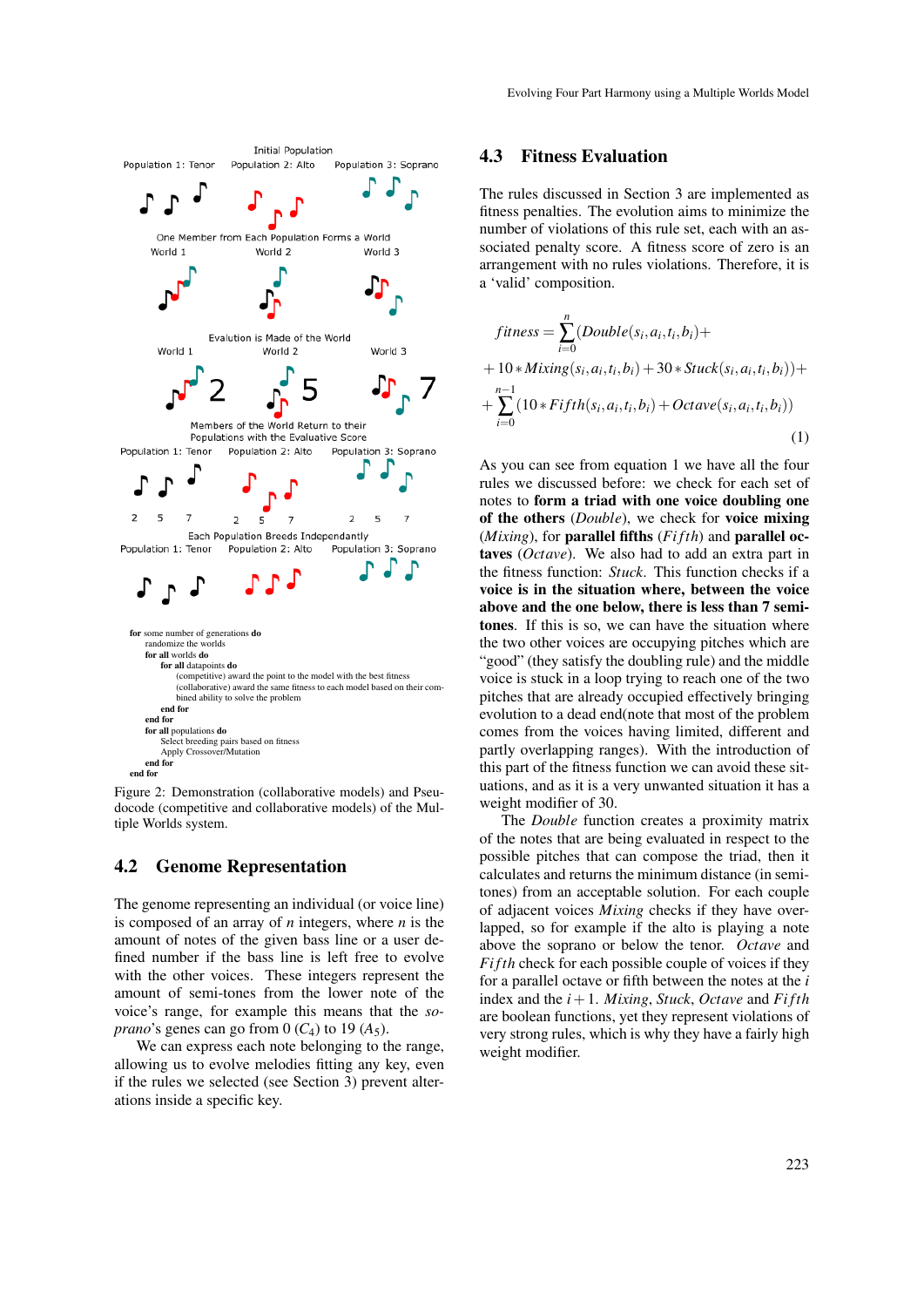

Figure 3: Example of breeding (crossover and mutation) between the representations of notes. Parent one is the first note sequence of size ten in light blue. Parent two is the second note sequence of size ten in the darker red. A onepoint crossover then occurs between the two parents at the third loci creating child one and two. The mutations of the children then happen in child one at the third position and the second child at position four, labeled in dark gray.

### 4.4 Selection

First, an elitist strategy is applied, copying to the new generation the best individual of the current generation, the rest of the population is filled with offspring from individuals selected by a simple tournament selection algorithm (Miller and Goldberg, 1995). Finally, a mutation chance for each individual of the new generation  $(1\%)$  is applied. This is a low mutation rate of the best individuals that this should help to avoid inbreeding and promote exploration of the problem space.

## 4.5 Variation Operators of Crossover and Mutation

In this section we discuss how we have implemented the production of a new generation; remember that we have three (or four, depending on the setup) populations, the following method is applied to all of these.

We apply a simple one-point crossover: given two parents we select randomly a point in their genomes and create two new individuals containing the data from one parent up to the crossover index and the data from the other parent afterwards (see Figure 3).

When we mutate an individual, we give each gene a chance of  $\frac{1}{NumberOfGenes}$  to mutate, effectively obtaining in general only one gene mutation per individual mutation, but allowing for more (or no) mutation. As we discussed in Section 4.2, each gene represent a note; when a gene mutates we take a random point from a Gaussian distribution bound in the interval [−5,5] and transform the note by adding the value obtained in semi-tones. For example, if our gene represents a *C*<sup>4</sup> and we obtain a -2 from our random selection, we subtract two semitones from *C*<sup>4</sup> obtaining an  $A\sharp_3/Bb_3$ .

### 5 EXPERIMENTAL SETTINGS

We have conducted two trial run consisting of 100 evolutions of a four-part harmony composition given an already written bass line. This choice was motivated firstly to try to simulate typical pedagogical exercises in composition (where generally one of the voices is already given to the students, which then have to write the remaining three) and secondly because it seemed a more complicated problem for our evolutionary approach. The difference between the two trial was the introduction of a constraint: forcing the note played by the *bass* to be always the root of the chord. The introduction of the constraint allows us to explore if we can generate variations within the same harmonic framework. Indeed, we have observed (but will not discuss in this paper) that the evolutionary process has much more success if given freedom to also evolve the bass line. This stands to reason, as giving a static bass line restricts the solution space, effectively giving less freedom to the evolution.



We have obtained 85 solutions from the evolution of compositions without the constraint, while out of the 100 runs with the constraint we have only obtained 8 solutions, those with a fitness score of 0, denoting no rules violations. You can access the midi of solutions/non-solutions for the two experiments at *msci.itu.dk/fourpart*. Often the evolution gets stuck in local optima from which it cannot move out with our current approach.

## 6 RESULTS AND DISCUSSION

The mean fitness of the populations proceeds to reach a plateau after 120 generations, this seems to indicate that evolution progresses correctly to a optimum. Sadly most of the times in the constrained experiment, instead of finding a solution we get stuck in a local optimum. We should note that the evolution is also not very expensive in time usage criteria: it takes about one to two seconds to reach the plateau. This seems to indicate how the solution space for our constrained problem is composed by many suboptimal points.

We have calculated distance matrixes between the solutions/non-solutions and between nonsolutions/non-solutions. These give us information on how the solution space is composed. The distance metric we used is fairly naive, when confronting two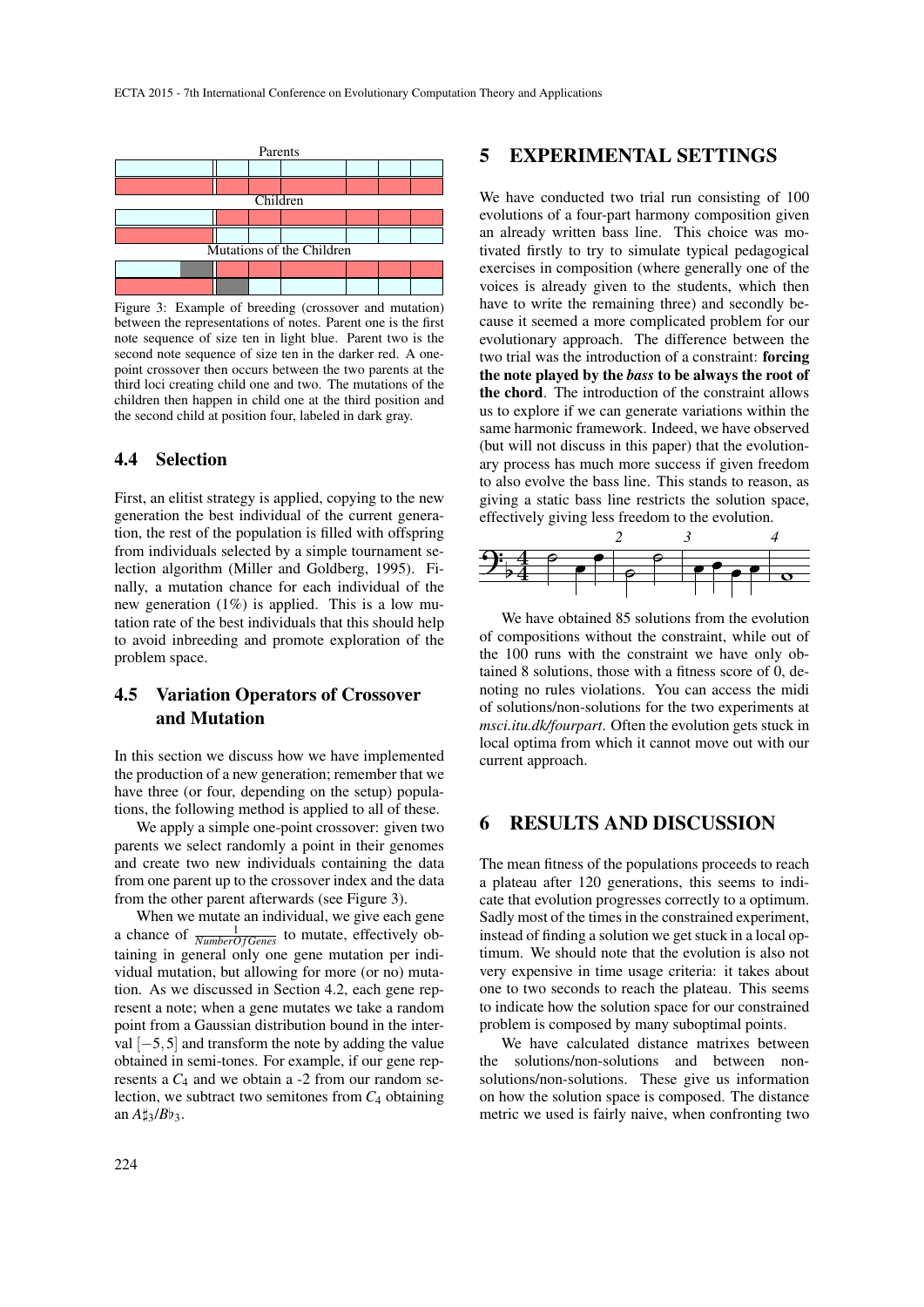different evolved compositions we check how distant (in amount of semitones) each note of each voice is compared to it's counterpart in the other composition. We are aware that there are better distance measures (like the Tonal Pitch Step Distance (De Haas et al., 2008)), but most focus on harmonic distance. In our constrained case this would make little sense between solutions, as we defined a harmonic constraint on the given bass's notes always being the root of the chord.

In this paper we will focus on the data gathered through the constrained experiment, as it gives us some more interesting information on the solution space of variations with the same harmonic structure.

#### 6.1 Constrained Experiment Results

We have conducted an unpaired t test on the distances between the solutions and between the non-solutions. The mean minimum distance between the eight solutions ( $\bar{x}$  = 34.5,  $\sigma$  = 26.2) and the minimum distance from one of erred pieces the to one of the solutions ( $\bar{x}$  = 55.3,  $\sigma$  = 17.7) was found to be statistically significantly lower ( $p = 0.0304$ ) using a two-tailed ttest between means. Thus, there is in general more similarity between the closest correct pieces to each other than the errors being close to the known solutions. This implies that either the known solutions are valleys in the search landscape which more than one non-conflicted song exists in with a number of local optima to bypass or that there are other unknown good songs which are also moving the population. A possible explanation for this phenomenon might be given by the harmonic constraints we have introduced. We expect that by lifting such a constraint we will have well distributed solutions, that might still cluster depending on the harmonic qualities of the compositions.

In the eight solutions, there are two pairs of arrangements with close features, less than twenty units of the distance measure. Yet, the same arrangement was never found twice, demonstrating the diversity of solution which is present due to the genetic approach. This makes for eight unique songs meeting with the baseline, see Fig. 4 for all the solutions, we highlight two very similar ones and two very different ones. For comparison we also present a human-made solution from the *Genevan Psalter* (Fig. 5). Note that the notes that appear in the solution with a *diesis*  $(f)$ correspond in this key not to a  $A\sharp$  but to a  $B\flat$ , which appears normally in Fig. 5, because the  $B\flat$  is included in the key notation. They all share some common chords and characteristics. This is due, as already discussed, to the harmonic limitations we have enforced on the compositions. Yet, we obtain some different



Figure 4: The eight solution obtained by the constrained experiment. The distances between solution 7 and solution 6 is 76 (semitones), while the distance between the solution 7 and solution 8 is only 6.

notes dispositions, that show how we can obtain many variations even considering this limitations. We can especially see this between the second and third solu-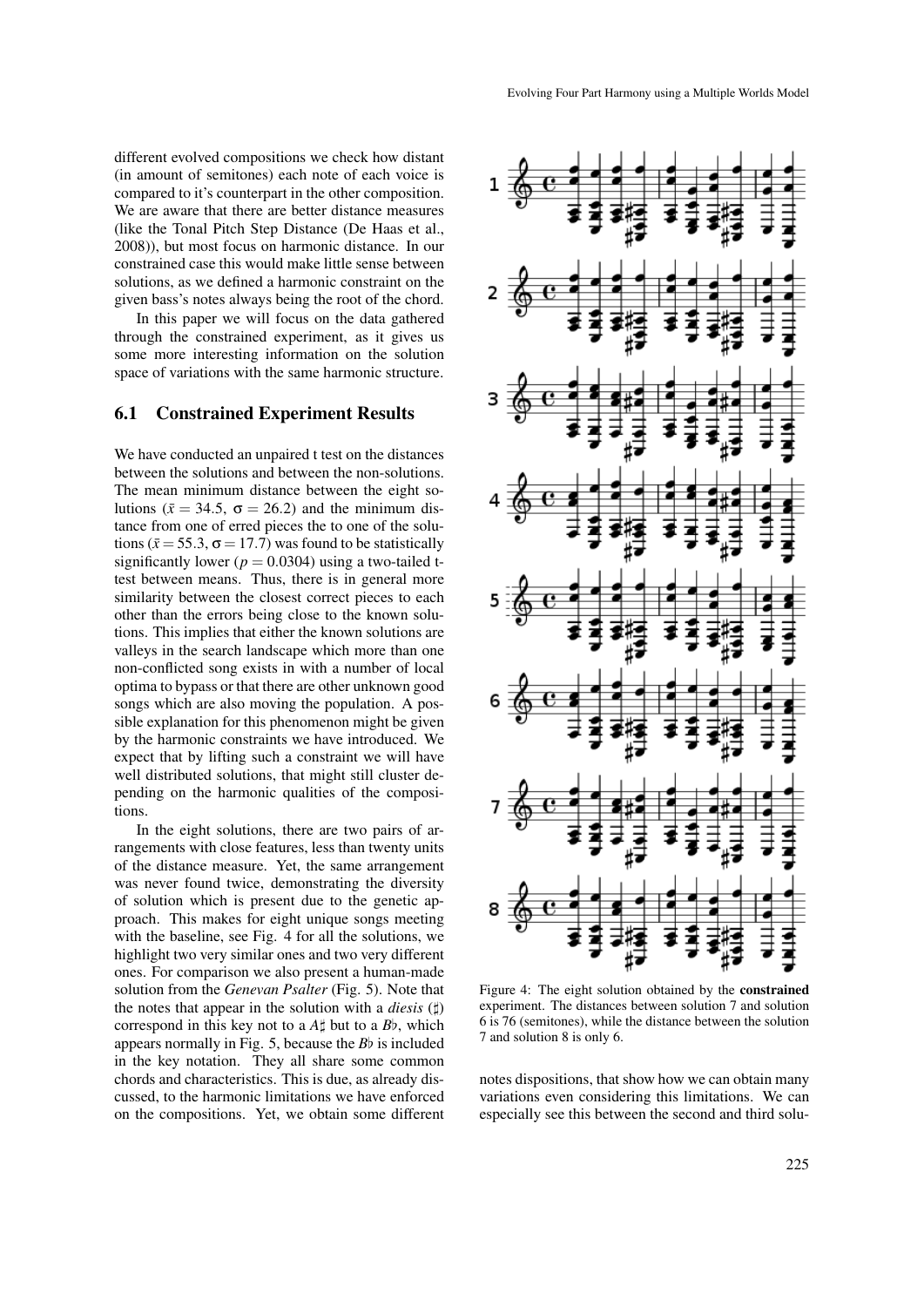

Figure 5: An example of human composed four part harmony using the same bass line and harmonic sequence, from the *Genevan Psalter: Old 124th*.



Figure 6: Representation of the distance matrix calculated for all runs in the unconstrained experiment calculated using *Multidimensional Scaling*. In green you can see the solutions we found.



Figure 7: Representation of the distance matrix calculated for all runs in the constrained experiment calculated using *Multidimensional Scaling*. In green you can see the solutions we found.

tion which, while being very similar still have managed to present some small variation. The variation in question appears at the 7th crotchet (which, in this case, corresponds with the 7th beat), where we have (from the bass to the soprano)  $\{D, F, A, D\}$  for the second score and  $\{D, D, A, F\}$  for the third one. Even if the voices are still doubling the root of the chord, the three free voices sing different notes.

#### 6.2 Unconstrained Experiment Results

Out of 100 runs we obtained 85 solutions when we allow the algorithm to choose which voice plays the root of the chord. This means that, as we still are giving a static bass line, the algorithm can choose one of three possible chords to build per each bass note.

This is because the bass note can then be interpreted as the root of the chord, as its third or its fifth; so if the bass note is  $F$ , the possible chords would be  $F$ , *Dminor* and *B* $\flat$ . It should be noted that these compositions might present weird chord sequences, as the choice of which of the three possible chords to choose is stochastic and the algorithm has no information or rules about chords. We have not conducted an study to investigate these aesthetic questions yet, but we believe most compositions sound pleasant (you can find the solutions at *msci.itu.dk/fourpart*).

We found no statistically significant relationship between distances of solutions and non-solutions as in the Constrained experiment. This seems to suggest that these solutions occupy more evenly the solution space and the same seems true for the non-solutions (see Figure 6). We believe these result make sense: we are exploring a wider search space and our algorithm then is able to find more solutions without getting stuck in local optima. This also helps us interpret the results from the Constrained experiment: that experiment had some constraints that limited the acceptable solutions to a specific part of the solution space, which would explain why they seems to be grouped in a valley. That might be an indicator that our fitness function has issues navigating through the solution space when the individual is far away from any possible solutions.

### 7 CONCLUSION

In this paper we present a novel approach to generating four-parts harmonies by using the Multiple Worlds Model evolutionary approach. We have shown how we can generate multiple compositions correctly, which present variations within and outside a harmonic constraint. This study also allowed us to notice the solution space, for constrained music, appears to be composed by many suboptimal points. Their is a solution valley where some of the most similar found cluster.

At this time we cannot say that we can generate better harmonies than other approaches, in fact our ruleset is restricted.While rule based expert systems, e.g. CHORAL (Ebcioğlu, 1988), or the use of planning (Yi and Goldsmith, 2007) might create just as good compositions or even better compositions. The variety of solutions offered by our approach is very interesting. A user using this system to harmonize a voice line would, instead of having to be happy with the one solution the system returns, be presented with a variety of variations could be selected.

One of the major questions raised by this work